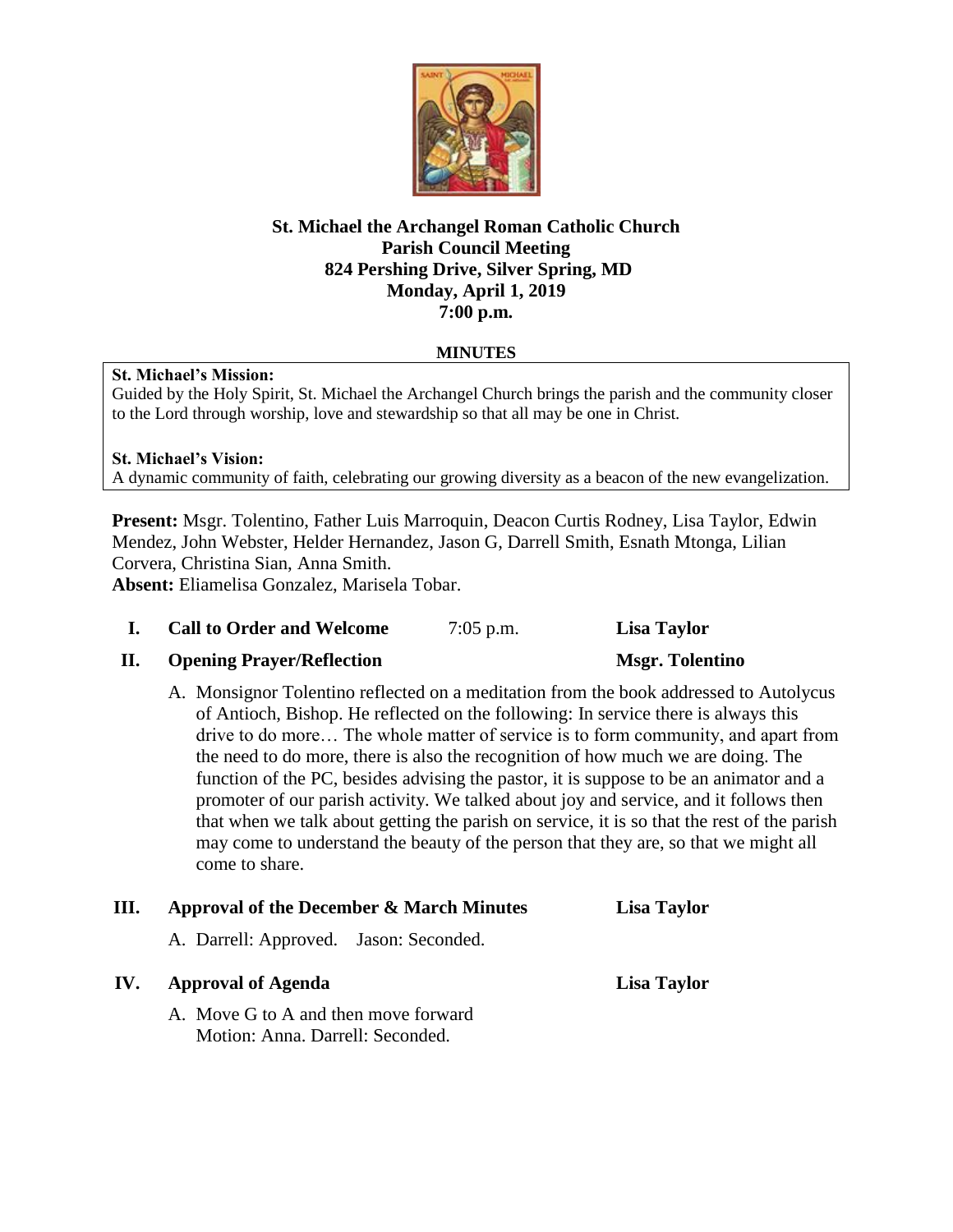# **V. Report from the Hispanic Committee Lilian Corvera**

- A. Translated minutes of last meeting were given to everyone. Lilian commented on a brief summary of them. It is the following:
	- a. Have Hispanic choir participate in the next Parish Revival. To this, Monsignor commented that the Hispanic choir has been invited in many occasions in previous years to participate and there has been little or no participation. We'll continue to try.
	- b. Hispanic Committee mentioned about the need to have more equipment for translation for Revival or other events. Monsignor Tolentino: New sound system will be installed soon and it will have translation incorporated as well.
	- c. Way of the Cross & Sound system: Everyone is invited to attend the procession on Good Friday. Sound system for the procession will be requested to Monsignor Tolentino.
	- d. Hispanic Heritage month: Hispanic Committee voted to have it at 9:30 a.m. mass only. Make this mass bilingual, and have fellowship to follow in the Williamsburg Room. It will be in September.
	- e. Darrell: They had a conversation about the Fish Fry… There are 40 members in Cub Scout now.. Packed began with 8 but now is 40. Attendance was by far the larger one that we have had. Fish fry shows that we shouldn't give up when there is not enough participation on a certain event.

# **VI. Report from the Evangelization Team Marisela Tobar**

- A. Team suggested from the parish council  $\sim$  See attached sheet for report.
- B. Esnath & Deacon Curtis will help lead this. Christina, Marisela & Lisa, Jason, Esnath, and Deacon Curtis are the members of this team.
- C. Deacon Curtis: A priest friend of Deacon Curtis is offering to have a French mass for St. Michael. His name is Fr. Collin. Esnath asks: Is he in touch with a greater Cameroon Community? It would be easier for Deacon to organize a mass if they are involved.

# **VII. Report from the Communications Committee Eliamelisa Gonzalez**

A. John Webster: Meeting will be on April 9. Lisa will send questions to Communications Committee.

# **VIII. 7 Principles Service Report Lisa Taylor/Darrell Smith**

# A. **Care for God's Creation (Jason Giovannettone/Darrell Smith)**

- a. Jason has a full report.
- b. March 20 was first meeting. 5 attended: Conrad representing youth, and Russell, Jason, Yamide Dagne were in attendance.
- c. Andy does a lot of volunteer work at the Franciscan monastery  $\sim$  Knights are interested in teaming with Baptist Church.
- d. Monsignor Tolentino: Make sure to write a notice for the bulletin saying something about the meeting.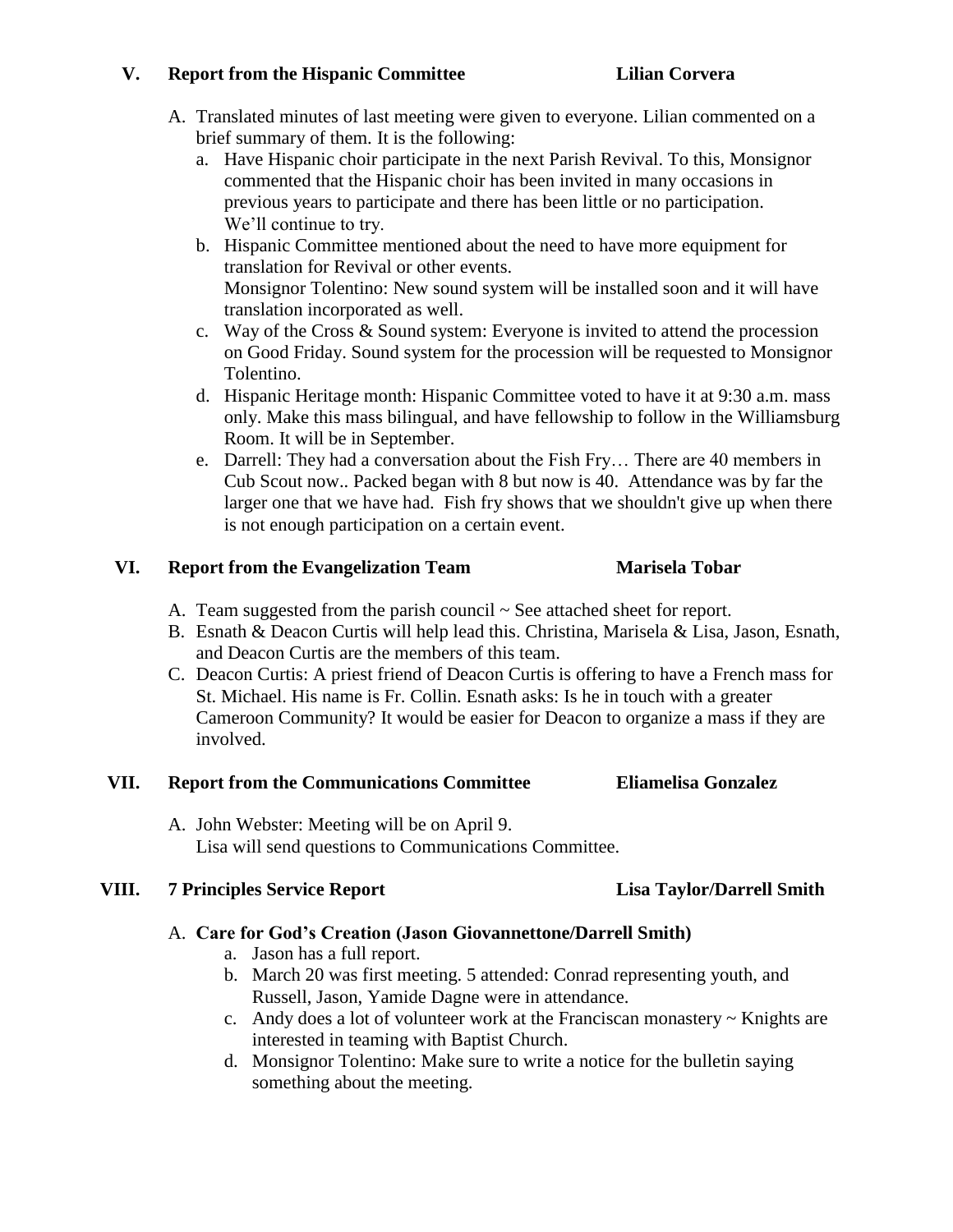- e. Earth Day is coming up: They will propose an article to include in the Parish Times. Had this vision, is not going to happen overnight.
- f. How to capture rain water to helping the environment… We need to help resolve the problem.. This will make a significance difference. We are eligible for Grant money…
- g. 3 stages of the project: A representative from the county came, and saw how the school can be made greener.
- h. Immediate things: Rainwater Harvest (System) ~ Use for watering. Storm water reduction  $\sim$  Pollution problem.. Do we want to change the pavement to have the water soaked instead of going to the drainage.

1.) Remove things that are not needed…Unless you will do something with the playground keep it..

2.) Trailer ~ Jason got some quotes on how much to demolishing it and get it out of the property. You cannot pull it off.

3.) Have the basketball

4.) Tires back there… To DEMOLISH everything (About \$3,000.00) Talk to the Knights of Columbus about asking for help… Vegetable Garden: Do not put the garden next to the Baptist church…Vegetable beds along with asphalt...

Fence Property ~ Don't take the fence out.. Having the garden inside the fence…Fence Quote: \$5,800.00 and \$4,400.00

- i. Next to the Baptist church  $\sim$  Plant two native trees... We are on the list for a free native tree.
- j. Romero Center  $\sim$  Invasive plants there...
- k. Back of property behind the school: Put a canopy over the stairs: \$2,250.00. Put a drain to make it go out on a certain direction. That part needs to be fixed… Jason asks: Can the cub scouts work in the back of Romero Center.

# **B. Life and Dignity of the Human Person (Lisa Taylor)**

- a. Active shooter training coming soon.
- b. Might be helpful to talk about employment rights at the parish… Do a talk about that and offer some guides to talk about it.
- c. Monsignor Tolentino: As we walk through this we will see that there are other people around the parish that there are people that are in need. Example: We do not have senior activities.

# **C. Call to Family, Community and Participation (Edwin Mendez)**

- a. Edwin and Lilian created an information guide to parishioners about information for ministering married couples, separated & Divorce Catholics, youth & young adults, single Catholics, and those who have experienced abortion. Monsignor Tolentino requested that the booklet have contact information for each ministry.
- b. Edwin reported to parish council about the request from last year's parish council retreat to add petitions that include: married Catholics, separated & divorce, single, youth, young adults, those who have experienced abortion, LGBT, the elderly, etc. Edwin gave this information to Deacon Ealey. Deacon Ealey said he had already been adding this but not all groups. He will work on adding the rest of them to the petitions.